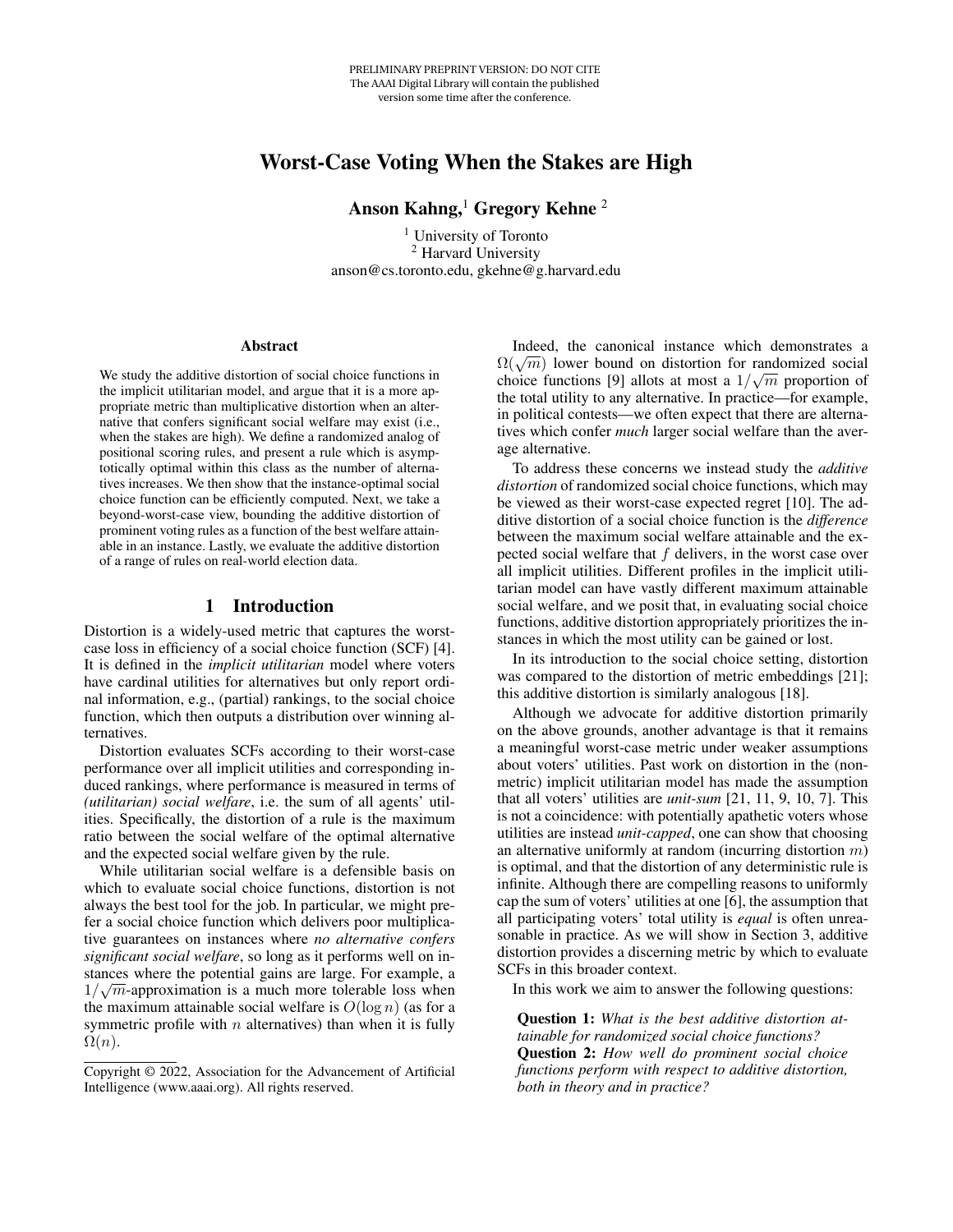Our Results In the pursuit of randomized SCFs with low additive distortion, we define a natural class of rules which we call *randomized scoring rules*, which are the natural randomized analog of positional scoring rules. A randomized scoring rule (RSR) first computes aggregate scores based on a scoring vector (as scoring rules do), and then chooses each alternative with probability proportional its score. Like scoring rules, RSRs are both intuitive and easy to compute. The two most prominent RSRs—Randomized Dictatorship, and the harmonic rule of [9]—are nearly distortion-optimal in the normalized utility and metric settings, respectively. When considered together with our results, we argue that RSRs merit wider attention in the study of distortion.

In Section 3 we address Question 1. We establish that Randomized Dictatorship (RD) has additive distortion  $\frac{1}{2}(1-1/m) \cdot n$ , and lower bound the best additive distortion obtainable by any randomized social choice function. We then present the *Best-or-Bust* (BoB) rule, which has distortion at most  $\frac{11}{27} \cdot n$  and asymptotically minimizes additive distortion within the class of all randomized scoring rules. In particular, this establishes an asymptotic separation between deterministic and randomized voting rules with respect to additive distortion, even as  $m$  becomes large. We also show that the obstructions to minimizing additive distortion are information-theoretic rather than computational by presenting an instance-optimal randomized social choice function which can be computed efficiently.

In Section 4 we present an alternative metric for prioritizing the worst-case performance on instances with high attainable social welfare, which we call *promise distortion*. This is a beyond-worst-case guarantee that some alternative confers social welfare at least  $\alpha \cdot n$ , for some  $\alpha \in [0, 1]$ . We analyze the extent to which multiplicative promise diswe analyze the extent to which multiplicative promise dis-<br>tortion circumvents the  $\Omega(\sqrt{m})$  lower bound of [9], relate it to additive distortion, and provide an analysis of some social choice functions with respect to both additive and multiplicative promise distortion.

We answer Question 2 in Sections 4 and 5. In Section 4 we analyze a range of prominent social choice functions through the lens of additive distortion, providing upper and lower bounds on their worst-case performance.

In Section 5, we evaluate the performance of our asymptotically optimal positional scoring rule against other scoring rules commonly used in practice, optimal randomized and deterministic algorithms for additive distortion, and an optimal randomized algorithm for (multiplicative) distortion. We observe that the optimal algorithm for multiplicative distortion is no longer optimal for additive distortion, and that the Plurality RSR performs the best on profiles encountered in practice, which suggests that, in practice, votes are far from worst-case instances.

## 1.1 Related Work

Distortion was first introduced by Procaccia and Rosenschein [21] in the context of deterministic single-winner social choice functions and normalized utilities. In a later paper, Caragiannis and Procaccia [11] proved that the Plurality rule has a distortion of  $O(m^2)$ , and further work demonstrated that this is the best possible distortion of any deterministic voting rule [10].

Beyond deterministic social choice functions, Boutilier et al. [9] initiated the study of average-case analysis of randomized social choice functions under distributional asrandomized social choice functions under distributional assumptions about utilities. They also showed an  $\Omega(\sqrt{m})$ lower bound on the distortion of any randomized rule in the worst case, and introduced a pair of voting rules with distortion  $O(\sqrt{m}\cdot\log^*m)$  and  $O(\sqrt{m\cdot\log m})$ , the latter of which makes use of the harmonic scoring vector. Caragiannis et al. [10] introduced regret to the implicit utilitarian model of voting; the regret that they study is equivalent to additive distortion in their unit-sum utility setting. They study choosing a k-subset of alternatives when social welfare is linear in the winners. For  $k = 1$  and deterministic rules, their straightforward claims apply to additive distortion also; for randomized rules their results imply a  $\frac{1}{4} \cdot n$  lower bound on additive distortion and a rule with at most  $\frac{1}{2} \left( 1 - \frac{1}{m^2} \right) \cdot n$  additive distortion. We show better upper and lower bounds for randomized rules.

Multiplicative distortion has also received attention in the metric setting. There voters and alternatives sit in a metric space, distances are costs, and one generally aims to minimize the social cost of a chosen alternative, given only voters' rankings. Anshelevich et al. [2] first studied metric distortion, demonstrating that the Copeland rule has a distortion of 5, in stark contrast to the bounds of the unitsum utility setting. They also conjectured that the deterministic lower bound of 3 is tight, and many papers made progress toward this conjecture [23, 14, 20, 16] before its ultimate proof by Gkatzelis, Halpern, and Shah [13]. Here again randomized rules do better: Anshelevich and Postl [5] showed that Randomized Dictatorship has distortion at most  $3 - 2/n$  and gave a lower bound of 2 on the distortion of all randomized rules in the metric setting. Kempe [17] and Gkatzelis, Halpern, and Shah [13] each present rules attaining  $3 - 2/m$ , and Anshelevich and Postl [5] and Fain et al. [12] study variants of the randomized dictatorship mechanism. Lastly, Seddighin, Latifian, and Ghodsi [22] studies distortion when some voters may abstain. Unfortunately additive distortion is uninteresting here because there is no (dis)utility normalization—additive distortion is made arbitrarily large by rescaling an instance. For a comprehensive survey of works concerning multiplicative distortion, see [4, 3].

Finally, we study a class of SCFs which are the randomized analog of positional scoring rules. Young [26] characterized deterministic scoring functions (with rounds of tiebreaking) as the SCFs which are anonymous, neutral, and consistent, and Xia and Conitzer [25] provide a striking deterministic generalization of scoring rules. Walsh and Xia [24] and Bentert and Skowron [8] present schemes which may be viewed as randomized generalizations of scoring rules, where deterministic rules are applied to profiles formed by subsampling voters and alternatives, respectively.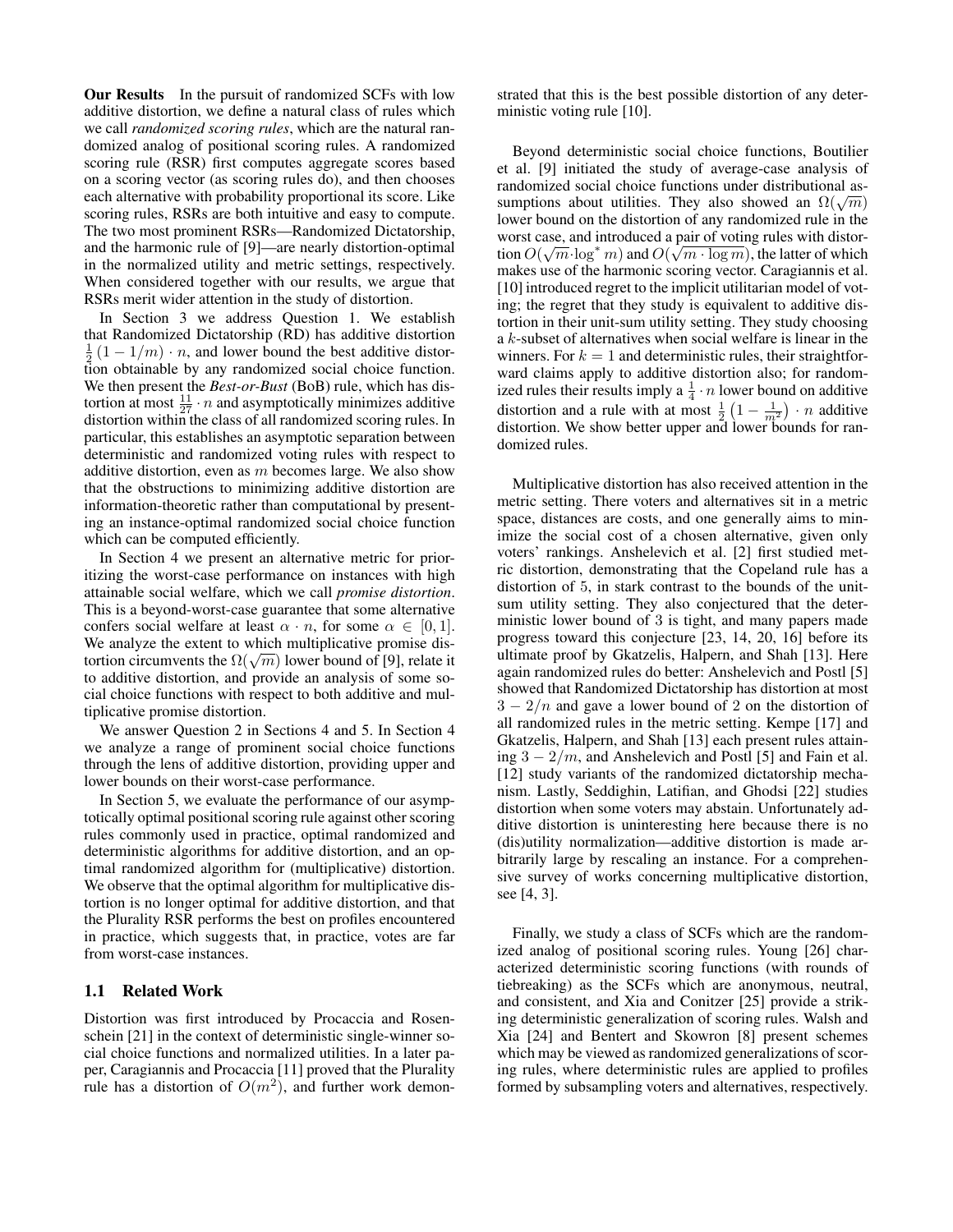## 2 Setting and Definitions

Consider voters  $N = [n]$  and alternatives A, with  $|A| = m$ . Each voter  $i \in N$  has a ranking  $\sigma_i$  over A which is a strict total order; we say that  $a \succ_i b$  for alternatives  $a, b \in A$  if  $\sigma_i(a) < \sigma_i(b)$ . The collection of rankings  $\sigma = (\sigma_i)_{i \in N}$  is a *profile*; let  $\Sigma := \mathcal{S}_A^n$  denote the collection of all profiles.

Voters have implicit utilities  $u_i \in \mathbb{R}_+^A$  which are consistent with their rankings; that is, if  $a \succ_i b$  then  $u_i(a) \geq u_i(b)$ . We say that  $u \triangleright \sigma$  for a collection of utilities u if  $u_i$  is consistent with  $\sigma_i$  for all voters i. Weakening the standard unit-sum implicit utility assumption, we assume:

Assumption 2.1. *The total utility of each voter is unitcapped at*  $\sum_{a \in A} u_i(a) \leq 1$  *for all voters i.* 

Given a profile σ, a deterministic *social choice function*  $f : \Sigma \to A$  chooses an alternative to be the winner for this profile. Similarly, a randomized social choice function  $f : \Sigma \to \Delta_A$  returns a probability distribution over winners, where  $\Delta_A$  is the probability simplex over A. Here SCFs are randomized unless otherwise stated.

Perhaps the most prominent class of deterministic SCFs are *scoring functions*, or *(positional) scoring rules* (SRs). Each SR  $\tilde{f}^s$  is given by a scoring vector  $s \in \mathbb{R}^m$ . It first assigns to each alternative  $a \in A$  the aggregate score  $S_a :=$  $\sum_i s_{\sigma_i^{-1}(a)}$ , which is the score associated with each voter *i*'s ranking of a, summed over all voters. The alternative with the maximum score is then chosen. Scoring functions can handle ties either by returning the set of alternatives with maximal scores, or by using additional scoring vectors to iteratively break ties.

As outlined above, the multiplicative distortion of a randomized SCF  $f$  is the worst-case ratio

$$
dist(f) := \max_{\sigma} \max_{u \triangleright \sigma} \frac{\max_{a^* \in A} sw(a^*)}{\mathbb{E}_{a \sim f(\sigma)}[sw(a)]},
$$

over all profiles  $\sigma$  and utility profiles u consistent with  $\sigma$ , where sw(a) denotes the social welfare of a:  $sw(a) :=$  $\sum_{i \in \mathbb{N}} u_i(a)$ . Additive distortion is the difference, rather than the ratio:

$$
\text{dist}^+(f) := \max_{\sigma} \max_{u \rhd \sigma} \left( \max_{a^* \in A} \text{sw}(a^*) - \mathbb{E}_{a \sim f(\sigma)}[\text{sw}(a)] \right)
$$

.

For beyond-worst-case distortion, we will use the following notion of a utility promise:

Definition 2.2. *The utility profile* u *satisfies an* α-promise *on its maximum social welfare if there exists some alternative*  $a \in A$  *for which* sw $(a) \geq \alpha \cdot n$ *.* 

#### 2.1 Randomized Scoring Rules

Towards the goal of minimizing additive distortion, we find it compelling to define the following class of SCFs:

Definition 2.3. *A* randomized scoring rule *(RSR) is an SCF* given by a scoring vector  $s \in \mathbb{R}^m_+ - \widetilde{\mathbf{0}}$ . The aggregate scores S<sup>a</sup> *are calculated in the same way as for scoring rules, and then each alternative is chosen to be the winner with probability proportional to its total score. Let* RSR *denote the class of all such rules.*

**Example 2.4.** *Consider the RSR given by*  $s = (2, 1, 0)$  *and a profile* σ *with* n = 3 *and* m = 3 *where two voters report*  $a_1 \succ a_2 \succ a_3$  *and one voter reports*  $a_3 \succ a_2 \succ a_1$ *. The total score of*  $a_1$  *is*  $2 + 2 + 0 = 4$ *, the total score of*  $a_2$ *is*  $1 + 1 + 1 = 3$ *, and the total score of*  $a_3$  *is*  $0 + 0 +$  $2 = 2$ . Therefore, the probability that  $a_1$  wins the election is  $4/9$ *, the probability that*  $a_2$  *wins the election is*  $1/3$ *, and the probability that*  $a_3$  *wins the election is*  $\frac{2}{9}$ *.* 

Just as the prominent rules Plurality, Borda Count, and Veto belong to the class of deterministic SRs, RSR also contains noteworthy rules. One is the harmonic scoring vector-based rule of Boutilier et al. [9] mentioned above, which is nearly optimal for multiplicative distortion. It is given by  $s = (1 + H_m/m, \frac{1}{2} + H_m/m, \ldots, \frac{1}{m} + H_m/m),$ where  $H_m$  is the  $m^{th}$  harmonic number. Another is Randomized Dictatorship, given by  $s = (1, 0, \ldots, 0)$ . Remarkably, RD incurs  $O(3 - 2/n)$  multiplicative distortion in the metric setting, which is also nearly optimal [5].

In principle, there are many ways in which an aggregate score vector  $S$  can be converted to a probability distribution over A. Let us call  $P : \mathbb{R}^m_+ - 0 \to \Delta_A$  a *probabilizer*, and focus on neutral probabilizers, i.e., the P which commute with all permutations of A. Then a *generalized RSR* consists of a pair  $(s, P)$  of scoring vector and neutral probabilizer; given  $\sigma$  it first computes S according to s, then samples from the distribution  $\overline{P}(S)$ . Let  $\mathcal{RSR}^*$  denote the class of all such SCFs. This is indeed a generalization, since any RSR given by s is a generalized RSR with the probabilizer  $P(S)_a := S_a / ||S||_1$  for all a, where  $||S||_1 := \sum_{a \in A} S_a$ . Note that  $R\mathcal{S}R^*$  also contains all (otherwise deterministic) scoring rules that break ties uniformly at random. For a given scoring vector s the scoring rule is given by  $(s, P)$ , where P returns the uniform distribution over  $\arg \max_a S_a$ . In fact,  $RSR^*$  also generalizes the "favorite only" rules which have received recent attention for metric distortion; in addition to RD these include the "proportional to squares" mechanism studied in [5] and the Random Oligarchy mechanism of [12].

#### 3 Additive Distortion

We begin by proving a structural lemma which establishes that, for worst-case additive distortion, voter utilities may be assumed to be normalized without loss of generality. The proof (and all other omitted proofs in this paper) can be found in the Supplementary Material.

Lemma 3.1. *For each SCF* f*, the utility profile that* witnesses the maximum of  $dist^+(f)$  is normalized, i.e.,  $\sum_a u_i(a) = 1$  *for all voters*  $i \in [n]$ *.* 

With this lemma in hand, we next show that, in the worst case, additive distortion can inevitably be quite large.

**Claim 3.2.** *For all SCFs*  $f$  *and*  $m \geq 3$ ,  $dist^+(f) \geq \frac{5}{18} \cdot n$ .

*Proof.* We assume that  $n = 3k$  for some positive integer k, take  $m = 3$ , and let the alternatives be  $a_1, a_2$ , and  $a_3$ . Consider the profile in which  $n/3$  voters believe  $a_1 \succ a_2 \succ$  $a_3$ ,  $n/3$  voters believe  $a_2 \succ a_3 \succ a_1$ , and  $n/3$  voters believe  $a_3 \succ a_1 \succ a_2$ . Let  $p_i$  be the probability that f chooses  $a_i$ , and without loss of generality assume that  $p_1 \geq p_2 \geq p_3$ .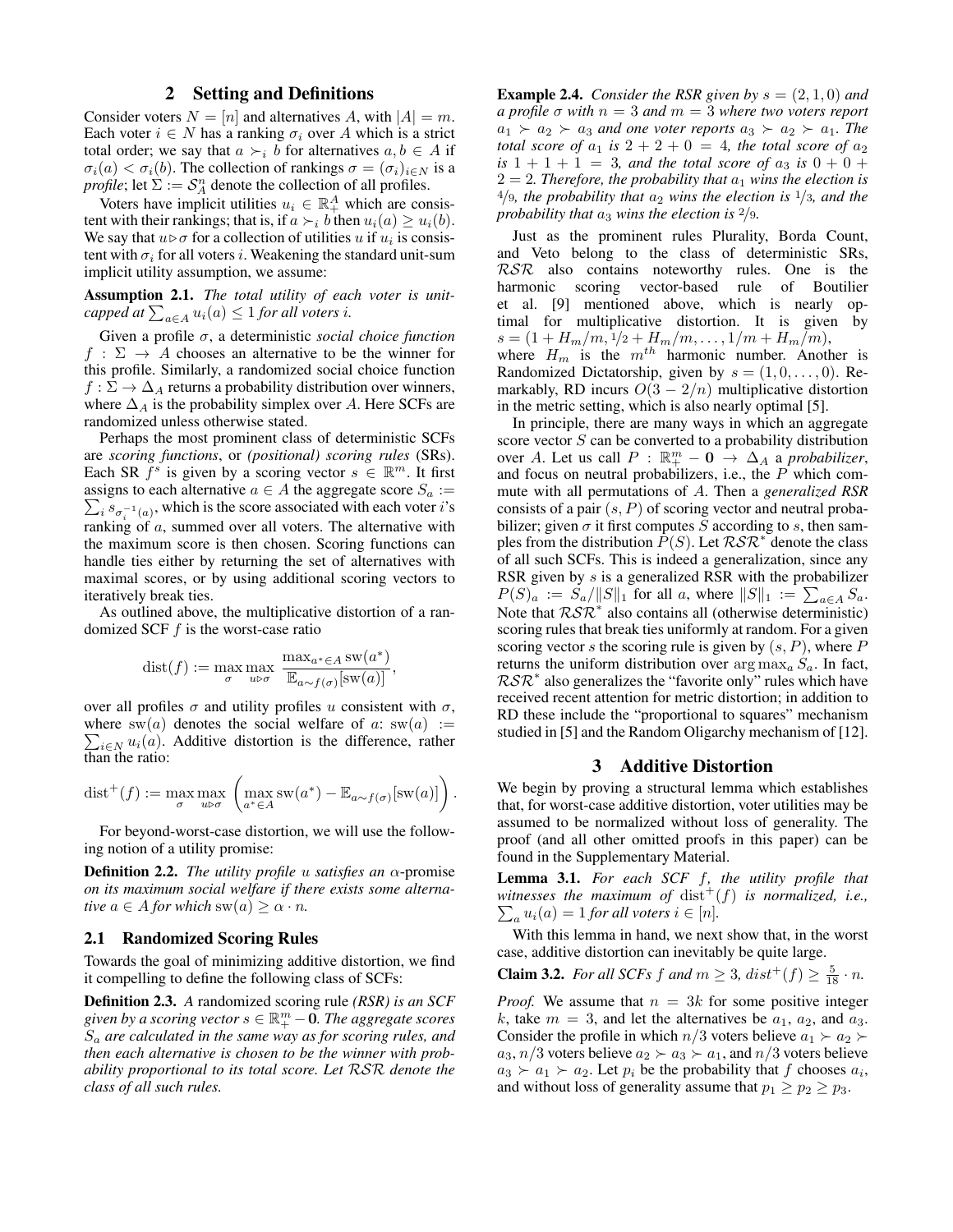Now, let the first  $n/3$  voters have utilities  $u(a_1)$  =  $u(a_2) = u(a_3) = \frac{1}{3}$ ; the second  $n/3$  voters have utilities  $u(a_2) = u(a_3) = 1/2$  and  $u(a_1) = 0$ ; and the last  $n/3$  voters have utilities  $u(a_3) = 1$  and  $u(a_1) = u(a_2) = 0$ .

Therefore, we have

$$
dist^+(f, \sigma) \ge \max_{a^* \in A} sw(a^*) - \mathbb{E}_{a \sim f(\sigma)}[sw(a)]
$$
  
= 
$$
\frac{11}{18} \cdot n - \left(\frac{1}{9} \cdot p_1 + \frac{5}{18} \cdot p_2 + \frac{11}{18} \cdot p_3\right) n
$$
  

$$
\ge \frac{5}{18} \cdot n.
$$
 (because  $p_1 \ge p_2 \ge p_3$ )

Note that this construction straightforwardly extends to any other  $m > 3$ .  $\Box$ 

For deterministic rules, these symmetric instances offer even stronger lower bounds. The following claim was shown by Caragiannis et al. [10] in a more general setting of choosing  $k$  winners out of  $m$  alternatives; for completeness, we reproduce the example for the single-winner setting below.

Claim 3.3 (Theorem 1 in [10]). *For all deterministic SCFs f* and  $m \ge 2$ , dist<sup>+</sup> $(f) \ge \frac{1}{2}$  ·*n*.

*Proof.* Let  $m = 2$  and consider the profile  $\sigma$  with voters equally divided between  $a_1 \succ a_2$  and  $a_2 \succ a_1$ . Suppose that f chooses  $a_2$ . If the first group has utilities  $u(a_1) = 1$ ,  $u(a_2) = 0$  and the second has  $u(a_1) = 1/2, u(a_2) = 1/2,$ then we have

$$
dist^+(f, \sigma) \ge sw(a_1) - sw(a_2) = \frac{1}{2} \cdot n.
$$

This again extends to  $m \geq 3$ ; for  $m = 3$  the instance demonstrating Claim 3.2 also gives dist<sup>+</sup> $(f) \ge \frac{1}{2} \cdot n$ . □

#### 3.1 Two Alternatives

As a warm-up, we begin with the case when there are  $m = 2$ alternatives. Here we may compute the optimal randomized SCF directly.

Claim 3.4. *For* m = 2 *alternatives, the optimal SCF chooses each*  $a \in A$  *with probability proportional to the number of voters ranking* a *first.*

Note that since this is the optimal SCF, choosing an equally divided profile of voters yields a lower bound of  $dist^+(f) \geq 1/4$  for all SCFs f, recovering that of [10].

It is also noteworthy that this rule is in  $RSR$ :

Observation 3.5. *For* m = 2 *the optimal randomized rule belongs to*  $RSR$ *, given by scoring vector*  $s^* = (1, 0)$ *.* 

For more than two alternatives, the problem of identifying optimal SCFs or even optimal RSRs becomes difficult.

## 3.2 Plurality and RD

When there are two alternatives, it is intuitive that the best deterministic rule should choose the alternative most frequently ranked first. In the class of deterministic rules, it turns out that this is always the best possible, as shown by Caragiannis et al. [10] in the general setting of choosing  $k$  winners out of  $m$  alternatives.

## Theorem 3.6 (Theorem 1 in [10]). *Plurality is an optimal deterministic SCF, with additive distortion*  $\frac{1}{2} \cdot n$ *.*

The randomized analog to Plurality is Randomized Dictatorship, and Section 3.1 revealed that RD is the optimal SCF in the two alternative setting, attaining additive distortion  $\frac{1}{4} \cdot n$  and significantly outperforming Plurality. One might reasonably hope that RD continues to significantly outperform Plurality for  $m \geq 3$ . However, we show that this is not the case:

**Theorem 3.7.** RD has additive distortion  $\frac{1}{2}(1-\frac{1}{m})\cdot n$ .

In fact, we must incorporate more than just voters' first choices in order to asymptotically improve upon  $\frac{1}{2} \cdot n$ . In the spirit of Gross, Anshelevich, and Xia [15], who give a lower bound of  $3 - 2/m$  on the distortion of favorite-only mechanisms in the metric setting, the proof of Theorem 3.7 can be modified in order to show that:

**Claim 3.8.** All generalized RSRs  $(s, P) \in \mathcal{RSR}^*$  with  $s =$  $(1, 0, \ldots, 0)$  *have additive distortion at least*  $\frac{1}{2}(1 - \frac{1}{m}) \cdot n$ .

Since RD is optimal within the class of favorite-only mechanisms, we continue the search for better rules among RSRs which score beyond voters' first choices.

#### 3.3 An Asymptotically Optimal rule in RSR

After the success in Section 3.1, we might hope to derive optimal RSRs for  $m \geq 3$  directly. Unfortunately, the natural formulations of finding such optimal RSRs are nonconvex max-min optimization problems which we have been unable to solve. In order to render this problem tractable, we let a <sup>∗</sup> denote the alternative which maximizes social welfare, and we ignore the social welfare derived by choosing any alternative besides  $a^*$ . This provides an upper bound on the additive distortion of a given rule. We call this the *best-orbust bound*, and we will use it repeatedly:

$$
dist^{+}(f) \le sw(a^{*})(1 - Pr[f(\sigma) = a^{*}]).
$$
 (1)

Informally speaking, this bound is apt because in the worst case and for large  $m$ , the non- $a^*$  alternatives may evenly divide the remaining utility of the voters. In this case, the social welfare attained by choosing an alternative other than  $a^*$  is approximately  $\frac{n-\text{sw}(a^*)}{m}$ , and so (1) is asymptotically tight for  $RSR$  as m becomes large.

We formulate the problem of finding the optimal RSR under eq. (1) in (9) below, and prove that the scoring vector which optimizes this problem is  $s^* = (25/33, 7/33, 1/33, 0, \dots, 0)$  for all  $m \geq 3$ . Since it is the RSR which minimizes the upper bound eq. (1), we call this the *Best-or-Bust* (BoB) rule.

This in turn implies the following theorem:

**Theorem 3.9.** For all  $m \geq 3$ ,  $dist^+(BoB) \leq \frac{11}{27} \cdot n$ . It is furthermore  $a\left(1-\frac{16}{27}\frac{1}{m-1}\right)^{-1} \leq \left(1+\frac{1}{m-1}\right)$ -approximation *to the optimal RSR for all*  $m \geq 3$ *.* 

We now set about formulating the problem of finding the RSR which minimizes the right-hand side of Equation (1). For a given choice of  $\alpha \in [0,1]$  and scoring vector  $s =$  $(s_1, \ldots, s_m)$  for which  $||s||_1 = 1$ , we may parameterize the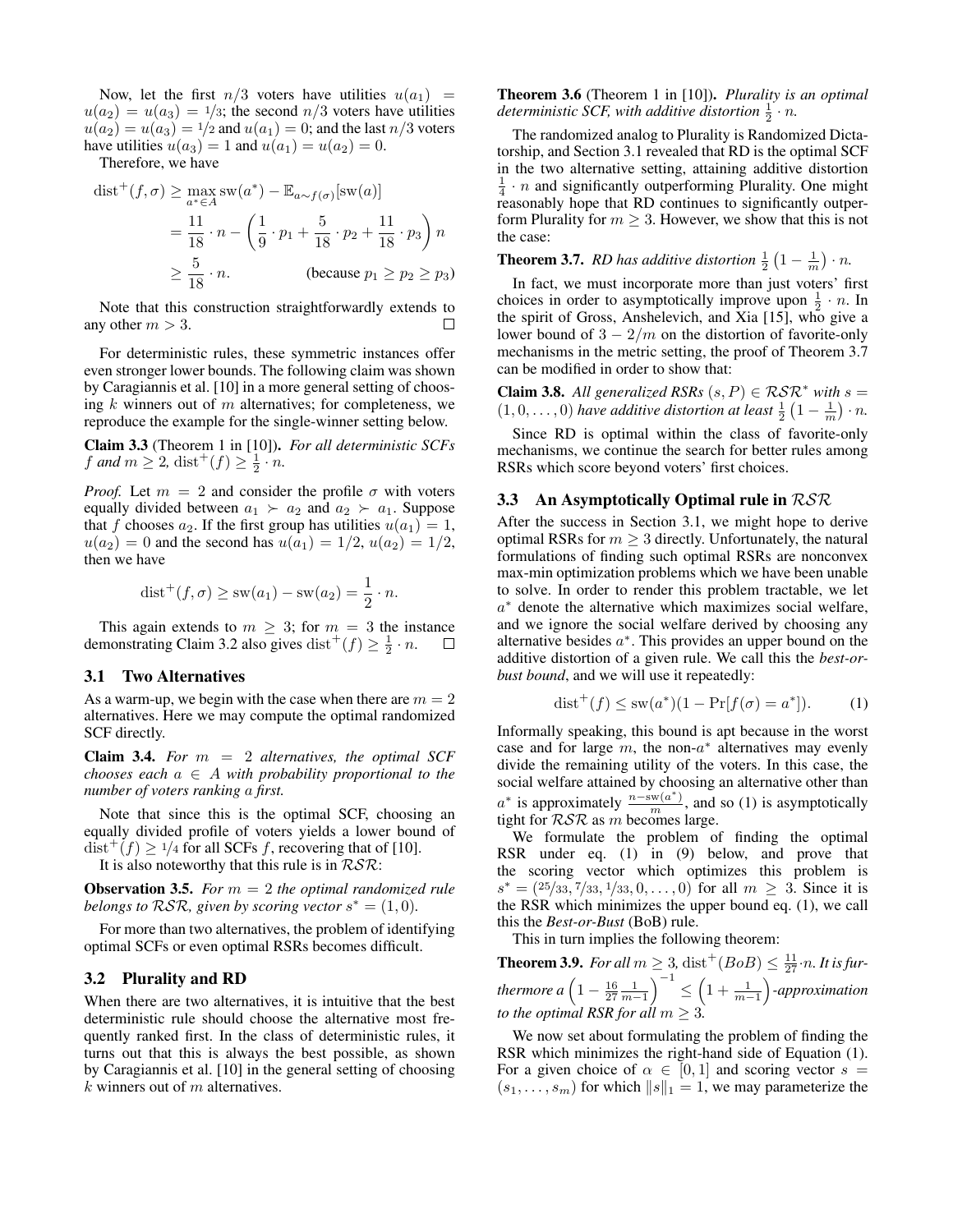solutions according to the optimum social welfare  $\alpha \cdot n$  attainable. Let  $a^*$  be the alternative for which  $sw(a^*) = \alpha \cdot n;$ we will then consider the worst-case probability that the RSR  $f^s$  selects  $a^*$ .

To this end, let  $x_i$  denote the proportion of voters  $[n]$  who rank  $a^*$  i<sup>th</sup>. Note that since rankings are assumed to be complete,  $||x||_1 = 1$ . Since  $f^s$  is a randomized scoring rule, and the probability of  $f^s$  choosing  $a^*$  is less than 1, in the worst case  $a^*$  has maximum utility possible given its vector of ranking proportions  $x$ . Therefore we may assume that  $\mathrm{sw}(a^*) = n \cdot \sum_i \frac{1}{i} x_i.$ 

We may then identify the worst-case best-or-bust bound attained by s for given  $\alpha$  by solving the linear program

$$
D^+(s, \alpha) := \max \alpha - \alpha \sum_i s_i x_i \tag{2}
$$

$$
s.t. \qquad \sum_{i} \frac{1}{i} x_i = \alpha \tag{3}
$$

$$
x \in \Delta_{[m]}.\tag{4}
$$

The objective (2) is (up to scaling by  $n$ ) equal to the bestor-bust bound, since  $sw(a^*) = \alpha \cdot n$  and we have that  $\mathrm{sw}(a^*)\Pr[f^s(\sigma)=a^*]=\frac{\alpha\cdot n}{\sum_i s_i}\sum_i s_i x_i=\alpha\cdot n\sum_i s_i x_i,$ since  $\|s\|_1 = 1$  by assumption. By optimizing over  $\alpha$  as well, we may similarly characterize  $dist^+(f^s)$  as the optimal value of a quadratic program:

$$
D^+(s) := \max D^+(s, \alpha) \tag{5}
$$

$$
s.t. \qquad 0 \le \alpha \le 1,\tag{6}
$$

where eq. (6) captures that  $sw(a^*) \leq n$ , since each voter's utilities are normalized to 1.

We might then hope to derive the optimal RSR directly, by solving  $s^* := \arg \min_s D^+(s)$ . This takes the following form:

$$
s^* := \arg\min D^+(s) \tag{7}
$$
  
s.t. 
$$
s \in \Delta_{[m]}.
$$

Finally note that  $\alpha = \alpha \sum_i x_i$ ; therefore constraints (3) and (4) imply (6). We may also replace  $\alpha$  with  $\sum_i \frac{1}{i} x_i$ . Taken together, these let us rewrite (5) as follows:

$$
D^{+}(s) := \max \left(\sum_{i} \frac{1}{i} x_{i}\right) \left(\sum_{i} (1 - s_{i}) x_{i}\right)
$$
 (8)  
s.t.  $x \in \Delta_{[m]}$ .

The general problem for which we hope to find optimal  $s^*$  is then

$$
\mathcal{D}^+ := \min_s \max_x \left( \sum_i \frac{1}{i} x_i \right) \left( \sum_i (1 - s_i) x_i \right) \tag{9}
$$
  
s.t.  $s, x \in \Delta_{[m]}.$ 

Two Alternatives and the Harmonic RSR As noted in Observation 3.5, the optimal SCF when  $m = 2$  is the RSR given by  $s = (1, 0)$ . On the other hand, for  $m = 2$  the optimal scoring vector for the formulation (9) is  $s_2^* = (2/3, 1/3)$ .

This illustrates that the formulation above (and the best-orbust bound) indeed only asymptotically capture the problem of identifying the optimal RSR for each  $m$ .

Incidentally, this  $s_2^* = (2/3, 1/3)$  coincides with the harmonic scoring vector for  $m = 2$ . However this coincidence does not continue: for  $m = 3$  the harmonic scoring vector  $s = (6/11, 3/11, 2/11)$  does not coincide with the optimal score for (9), as we show in the next section. Indeed the harmonic RSR incurs an additive distortion of at least  $(1 - H_m^{-1}) \cdot n$ , which is witnessed by the profile in which all voters value the same alternative with utility 1. Since  $H_m^{-1} = o(1)$ , this incurs additive distortion which is asymptotically the worst possible.

Three Or More Alternatives One might expect that for each  $m$  there is a distinct randomized scoring rule with scoring vector  $s_m^*$  which optimizes (9). However it turns out that the same scoring vector  $s^*$  which (together with a suffix of trailing zeros) optimizes (9) for all  $m \geq 3$  simultaneously.

**Lemma 3.10.** *For all*  $m \geq 3$ *, the unique optimal solution to* (9) *is the scoring vector*  $s^* = (25/33, 7/33, 1/33, 0, \ldots, 0)$ *, obtaining the optimum objective value*  $\frac{11}{27} \approx 0.407$ .

This candidate optimizer  $s^*$  of (9) was first identified via computer-assisted search. We now prove that it is optimal.

The proof proceeds in two stages. We begin by restricting the inner problem (8) to a new problem  $\overline{D}^+(s)$ ; this gives a corresponding relaxation of the outer problem (9). We then argue that, for  $m = 3$ , if  $\overline{D}^+(s) \leq \frac{11}{27}$  then  $s = s^*$ . Given this  $s^*$ , we demonstrate that the objective does not increase when we move from the restricted inner problem to the general inner problem (8):

Lemma 3.11. *For* m = 3*, the unique optimal solution to* (9) *is the scoring vector*  $s^* = (25/33, 7/33, 1/33)$ *, obtaining objective value*  $\frac{11}{27}$ *.* 

We finally show that this  $s^*$  does not incur a larger objective even for  $m > 3$ , and that for fixed  $m > 3$  no other s can do better; this demonstrates that  $s^*$  optimizes (9) for all  $m \geq 3$  simultaneously, proving Lemma 3.10. The proof of Theorem 3.9 then follows.

#### 3.4 An Additive Distortion Instance-Optimal SCF

Although the RSR derived in Section 3.3 is asymptotically optimal within  $RSR$ , we do not anticipate that it is optimal among all SCFs, even asymptotically. In pursuit of better rules, we turn to instance-optimal SCFs.

The instance-optimal SCF from the perspective of additive distortion, for any given profile  $\sigma$ , mimics the minimizer of dist<sup>+</sup>(f,  $\sigma$ ) over all SCFs f (which for fixed  $\sigma$  are probability distributions over A). In particular,

$$
\mathrm{AddOpt}(\sigma) := \arg\min_f \mathrm{dist}^+(f,\sigma)
$$

$$
= \min_{p \in \Delta_A} \max_{u \triangleright \sigma} \left( \max_{a^* \in A} \text{sw}(a^*) - \mathbb{E}_{a \sim p}[\text{sw}(a)] \right).
$$

We make use of Lemma 3.1 to show the following, which we empirically test in Section 5: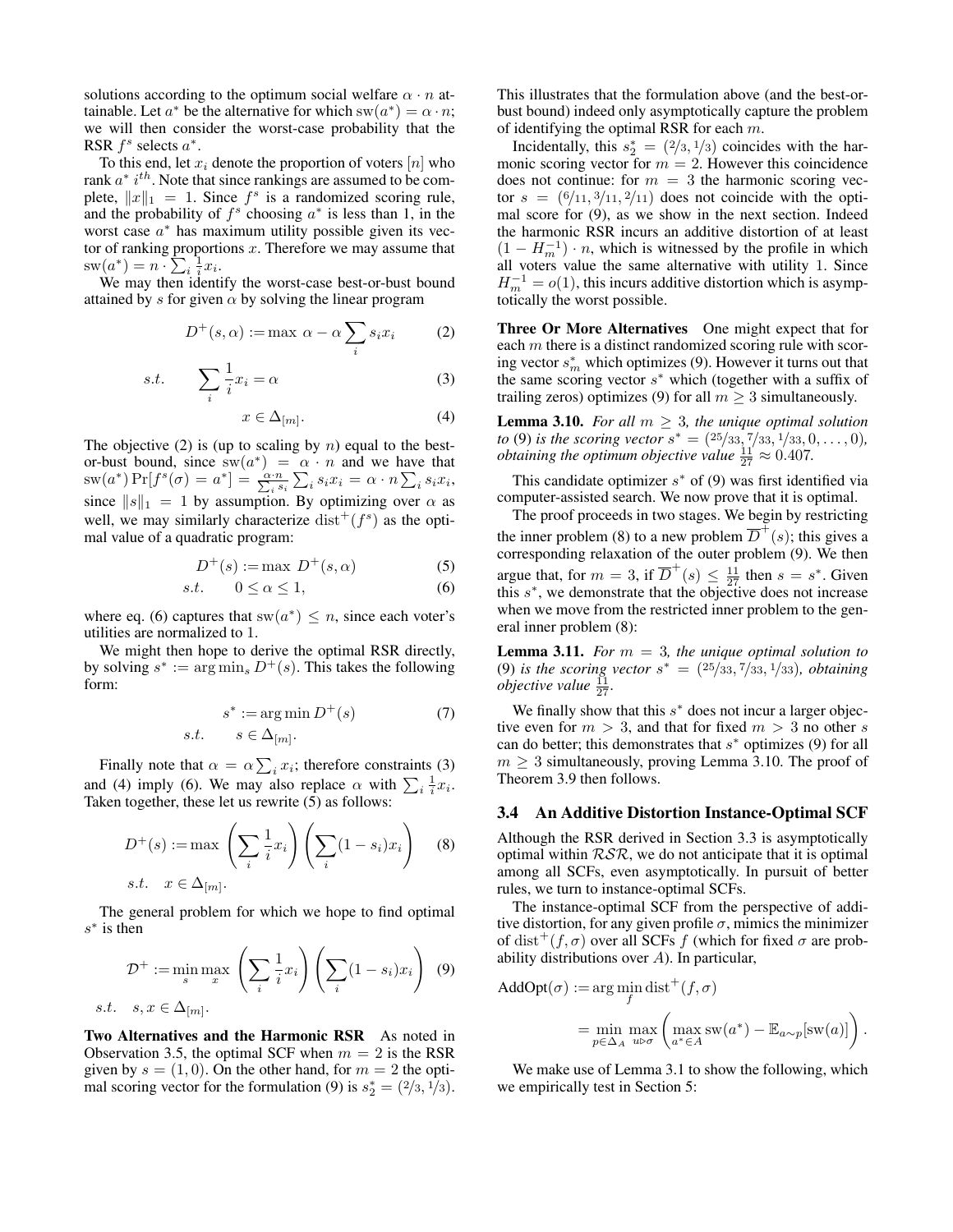Theorem 3.12. *For any profile* σ*, Algorithm 1 computes the distribution over* A *which minimizes (expected) additive distortion in polynomial time.*

Algorithm 1: ADDITIVEOPTIMAL **Input:** Ranking  $\sigma \in S_A^n$ **Output:** Distribution  $p^* \in \Delta_m$  minimizing dist<sup>+</sup> $(p, \sigma)$ for  $a, b \in A$  do  $w_a^b \leftarrow \sum_i (\sigma_i^{-1})^{-1} \mathbb{1}\{b \succ_i a\}$ end for  $w_a \leftarrow (w_a^b)_{b \in A}$  for each  $a \in A$  $p^* \leftarrow \arg\min_p \{ D : w_a^a - p^T w_a \le D \ \forall a \in A, p \in \Delta_A \}$ return  $\bar{p}^*$ 

#### 4 Distortion With a Promise

We began by motivating additive distortion based on the observation that traditional distortion may not be the best metric when the maximum social welfare attainable is *potentially* quite large. For a given profile  $\sigma$ , additive distortion provides a soft sort of guarantee with respect to maximum attainable welfare, in the following sense: for  $u, u' \triangleright \sigma$  where the maximum attainable welfare is higher under  $u$  than  $u'$ , additive distortion measures the extent to which a SCF provides simultaneous guarantees for both utility profiles *simultaneously*, requiring additively better guarantees for u.

In this section we instead suppose we are *promised* that there exists an alternative with high social welfare, and ask about distortion subject to this promise. We define  $\alpha$ promise distortion as the distortion over all profiles  $(\sigma, u)$ for which u satisfies the  $\alpha$ -promise of Definition 2.2:

**Definition 4.1.** *For*  $\alpha \in [0, 1]$ *, the*  $\alpha$ -promise distortion *of* a *rule* f *is given by*

$$
\mathrm{dist}_{\alpha}(f) := \max_{\substack{u \to \sigma \\ u \in U_{\alpha}}} \mathrm{dist}(f, \sigma),
$$

*where*  $U_{\alpha}$  *is the collection of u satisfying the*  $\alpha$ -promise.

Since  $\alpha$ -promise multiplicative distortion and additive distortion both address the high-stakes setting, our first result interrelates the two:

Claim 4.2. *For any randomized SCF* f*,*

• *If* dist<sup>+</sup> $(f) \leq \beta \cdot n$ *, then* dist<sub> $\alpha$ </sub> $(f) \leq \frac{\alpha}{\alpha - \beta}$ *.* 

• If 
$$
\text{dist}_{\alpha}(f) \leq \gamma
$$
, then  $\text{dist}^+(f) \leq \max(\alpha \cdot n, n - n/\gamma)$ .

In the promise setting, we might also hope to circumvent In the promise setting, we might also hope to circumvent<br>the relatively low-welfare  $\Omega(\sqrt{m})$  lower bound given in [9]. Indeed, the lower bound instance in [9] translates directly into a lower bound on distortion with an  $\alpha$ -promise:

Theorem 4.3. *For any randomized SCF* f*,*

dist<sub>α</sub> $(f) = \Omega(\min\{\sqrt{m}, \frac{1}{\alpha}\}).$ 

For upper bounds, a modification of the analysis of the *harmonic scoring function* h presented in [9] yields

**Theorem 4.4.** 
$$
\text{dist}_{\alpha}(h) = O\left(\frac{\log m}{\alpha}\right)
$$

By Theorem 4.3 this is tight up to a  $\log m$  factor for all  $\alpha \geq 1/\sqrt{m}$ .

*.*

### 4.1 Additive Distortion With a Promise

We now turn to  $\alpha$ -promise additive distortion, which is defined analogously to Definition 4.1. In this subsection, we are focused on the *robustness* of each rule, where we ask how the additive distortion guarantees degrade with the promise  $\alpha$ . Intuitively, this asks "How well do these rules perform when the winner is clear?" We consider  $\alpha \geq 1/2$ ; for all  $\alpha < 1/2$  we know the additive distortion is at most  $\alpha$ .

We begin with three deterministic scoring rules:

- The *Plurality Rule* ( $f_{Plur}$ ) is a deterministic scoring rule with score vector  $s = (1, 0, \ldots, 0)$ .
- The *Harmonic Rule* ( $f_{Harm}$ ) is a deterministic positional scoring rule with score vector  $s = (1, 1/2, \ldots, 1/m)$ .
- The *Borda Rule*  $(f_{Borda})$  is a deterministic positional scoring rule with score vector  $s = (m-1, m-2, \ldots, 0)$ .

We begin by showing that Plurality and the Harmonic Rule are robust for  $\alpha \geq 3/4$ , but once  $\alpha < 3/4$  their additive distortion becomes as bad as the worst case:

**Claim 4.5.** *For the Plurality Rule (* $f_{Plur}$ *),* 

$$
\text{dist}_{\alpha}^{+}(f_{Plur}) = \begin{cases} 0 & \text{for } \alpha \ge 3/4 \\ 1/2 & \text{for } \alpha < 3/4. \end{cases}
$$

**Claim 4.6.** For the Harmonic rule ( $f_{Harm}$ ),

$$
\text{dist}_{\alpha}^{+}\left(f_{Harm}\right) \begin{cases} =0 & \text{for } \alpha \geq 3/4\\ \geq 1/2 & \text{for } \alpha < 3/4. \end{cases}
$$

**Claim 4.7.** *For the Borda rule* ( $f_{Borda}$ ),

$$
\text{dist}_{\alpha}^{+}\left(f_{Borda}\right) \begin{cases} = 0 & \text{for } \alpha \ge \frac{m-1}{m} \\ \ge \frac{m-1}{m} - \frac{1}{m^{2}} & \text{for } \alpha < \frac{m-1}{m} . \end{cases}
$$

Plurality and the Harmonic Rule are robust for  $\alpha \geq 3/4$ , which is the largest possible interval of  $\alpha$  on which any SCF can guarantee an  $\alpha$ -promise additive distortion of 0. For smaller  $\alpha$  the situation for the Borda Rule is much worse. In particular, Borda ceases to be robust as soon as  $\alpha$  dips below  $\frac{m-1}{m}$ . Lastly, we consider Randomized Dictatorship:

Claim 4.8. *For Randomized Dictatorship,*

$$
\text{dist}_{\alpha}^{+}(RD) = \begin{cases} 2\alpha(1-\alpha) - \frac{2(1-\alpha)^{2}}{m-1} & \text{for } \alpha \geq \frac{1}{2} \left(1 + \frac{1}{m}\right) \\ \frac{1}{2} \left(1 - \frac{1}{m}\right) & \text{for } \alpha < \frac{1}{2} \left(1 + \frac{1}{m}\right). \end{cases}
$$

In particular, as we might expect for randomized rules, additive distortion decays smoothly towards 0 as  $\alpha \rightarrow 1$ .

## 5 Experiments

We evaluated the performance of various SCFs on four datasets of election data from PrefLib [19]:

- *Vermont* consists of data from public office elections in 2014 (15 different races, with 3 to 6 candidates and 532 to 1960 voters per race);
- *Glasgow* consists of data from the 2007 Glasgow City Council elections (21 wards, with 8 to 13 candidates and 5199 to 12744 voters per ward);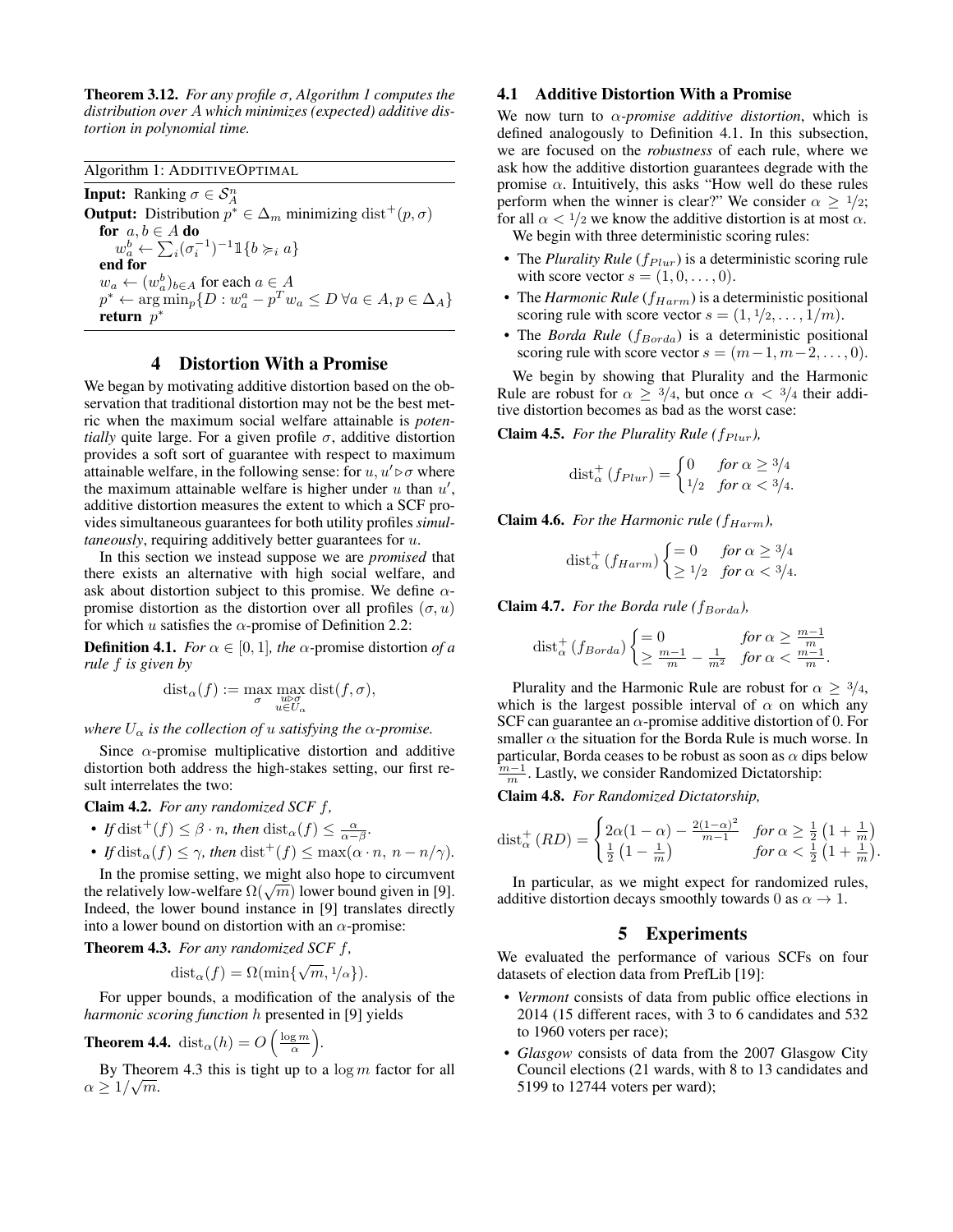Additive Distortion for Voting Rules



Figure 1: Additive distortion of voting rules on the Vermont, Glasgow, Debian, and APA datasets, normalized by n.

- *Debian* consists of votes for the Debian logo (8 elections, with 4 to 9 alternatives and 142 to 504 voters per election); and
- *APA* consists of election data from the American Psychological Association between 1998 and 2009 (12 elections, with 5 alternatives and 13318 and 20239 voters).

We also considered seven SCFs. Four of them are randomized scoring rules: *Randomized Dictatorship* has score vector  $s = (1, 0, ...)$  [1]; *RSR Borda* has score vector  $s = (m-1, m-2, \ldots, 0)$ ; *RSR Harmonic* has score vector  $s = (1, 1/2, \ldots, 1/m)$ ; and *BoB* has score vector  $s = (25/33, 7/33, 1/33, 0, ...)$ . The other three are instanceoptimal rules: *Det Add OPT* is the deterministic rule that minimizes additive distortion [10]; *Mult OPT* is the randomized rule that minimizes multiplicative distortion [9]; and *Add OPT* is the randomized rule that minimizes additive distortion based on Theorem 3.12.

Notably, all data was presented as a complete ranking that allowed ties between alternatives. Therefore in computing the rules, we split weight equally in the RSRs (i.e., if  $k$  alternatives were tied, they split the total score that the rule allocates over those  $k$  positions) and enforced the constraint that the implicit utility assigned to all tied alternatives is equal.

The additive distortions of each voting rule for each dataset are depicted in Figure 1. BoB generally outperforms Det Add OPT on all datasets, meaning that it results in lower additive distortion than *any* deterministic rule, which is why we compare its performance to the other randomized scoring rules RD, RSR Borda, and RSR Harmonic. We find that RD consistently outperforms BoB on the four datasets, while RSR Borda and RSR Harmonic both do worse. This is surprising, since Theorem 3.9 demonstrates that BoB is asymptotically worst-case optimal among the class of all RSRs. This suggests that real-life instances may not resemble worst-case additive distortion instances, and

that more "imbalanced" randomized positional scoring rules (with more precipitous drop-offs in scores after the first position) result in lower additive distortion in practice.

Notably, Caragiannis et al. [10] performed experiments in which Det Add OPT performed the best of the (deterministic) rules that they tested; the fact that both BoB and RD outperform Det Add OPT in terms of worst-case additive distortion is surprising and encouraging.

Additionally, there is a separation between the performance of Add OPT and Mult OPT (particularly for the Debian and APA datasets), which suggests that existing distortion-optimal rules do not optimize for additive distortion. Despite this separation, Mult OPT often outperforms the randomized positional scoring rules we implemented.

Furthermore, note that Add OPT significantly outperforms all rules on all elections. Encouragingly, calculating Add OPT is extremely efficient due to Theorem 3.12, and we expect that this approach is scalable to much larger elections. In comparison, Mult OPT took on the order of thousands of times longer than the others we tested.

## 6 Discussion

There are many exciting directions for future work. Most immediately, it would be nice to close the gap between our upper and lower bounds of  $\frac{5}{18} \cdot n$  and  $\frac{11}{27} \cdot n$  for randomized rules in the limit as  $m$  becomes large. It would also be interesting to explore the additive distortion guarantees of more rules (especially randomized rules) in the  $\alpha$ -promise setting. We believe that is also worth further exploring the class of rules  $RSR^*$ , since it features rules that perform remarkably well with respect to additive and multiplicative distortion in a range of settings. Finally, it would be interesting to characterize the instances on which multiplicative and additive distortion come apart; this could help to determine which distortion is the right fit in various settings.